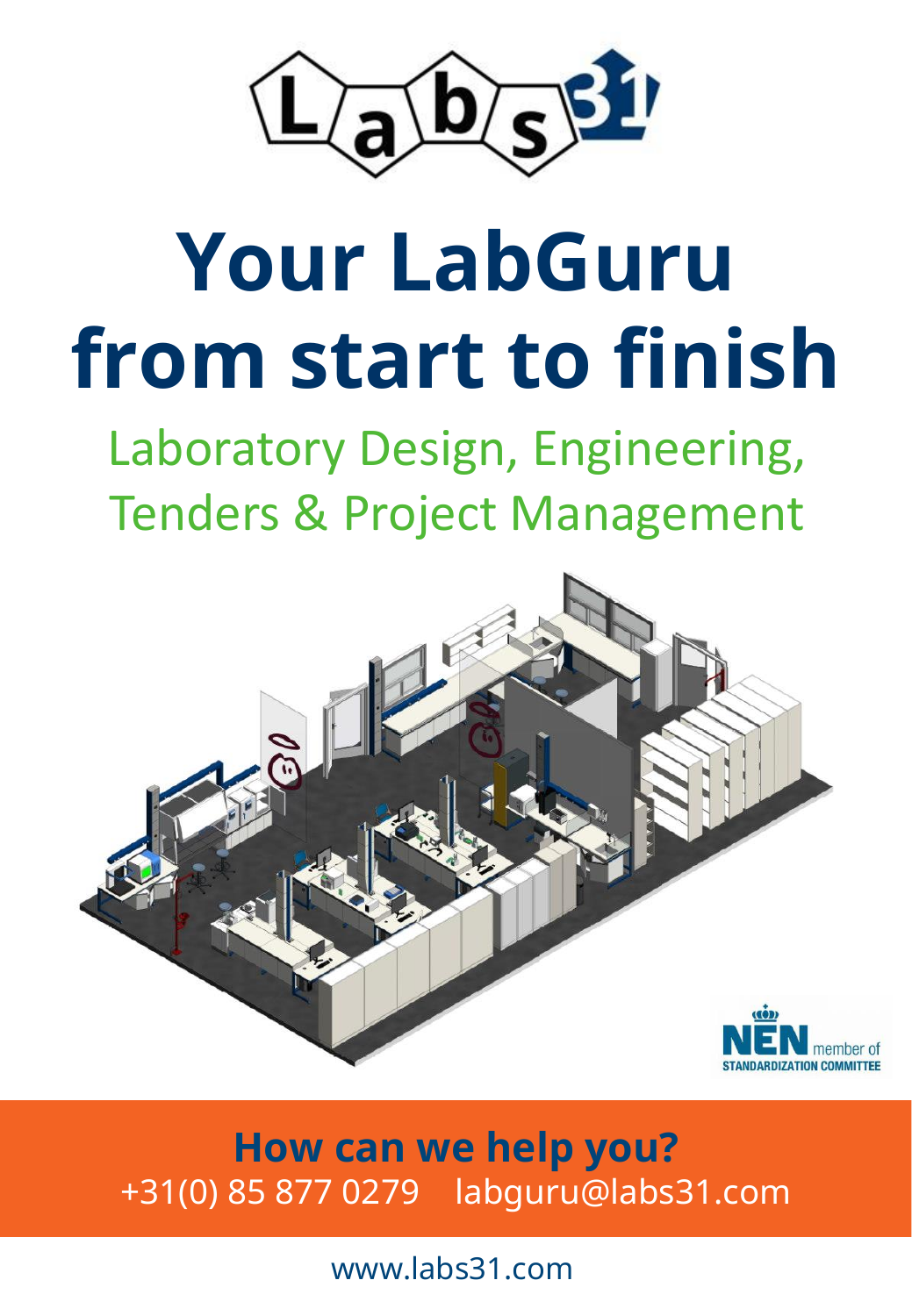## How do we help to get the most out of your laboratory?

We have over **twenty-five years of experience** with National & International Laboratory Projects

We are front-runner in **3D laboratory design and engineering**. We are fully BIM compliant

We created the **Laboratory Design Canvas**. A unique structured process approach!





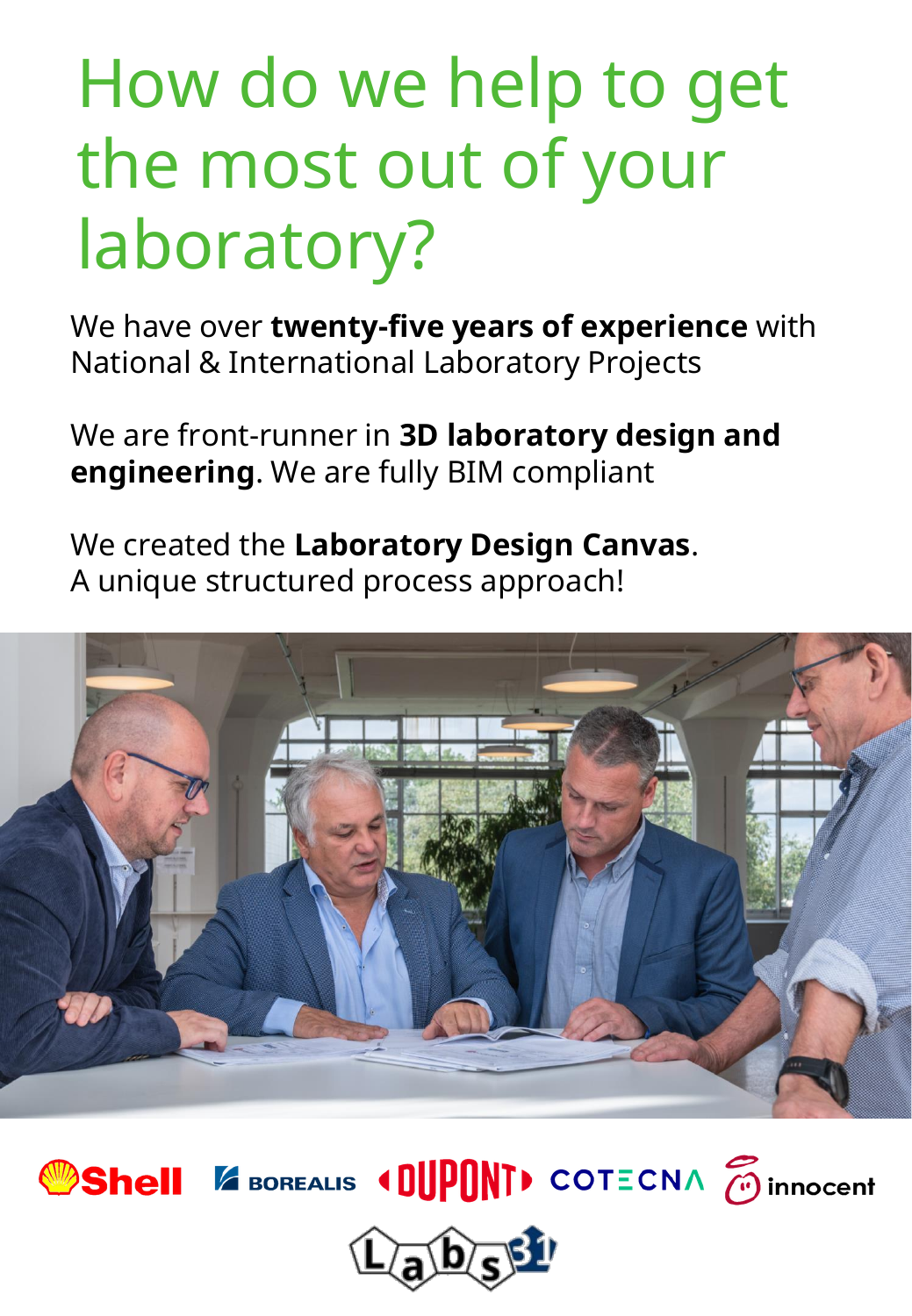#### 3D Laboratory design & engineering example



**"To see what you get, even before realization, is really unique. It makes the laboratory design safer, more efficient and save us money"**

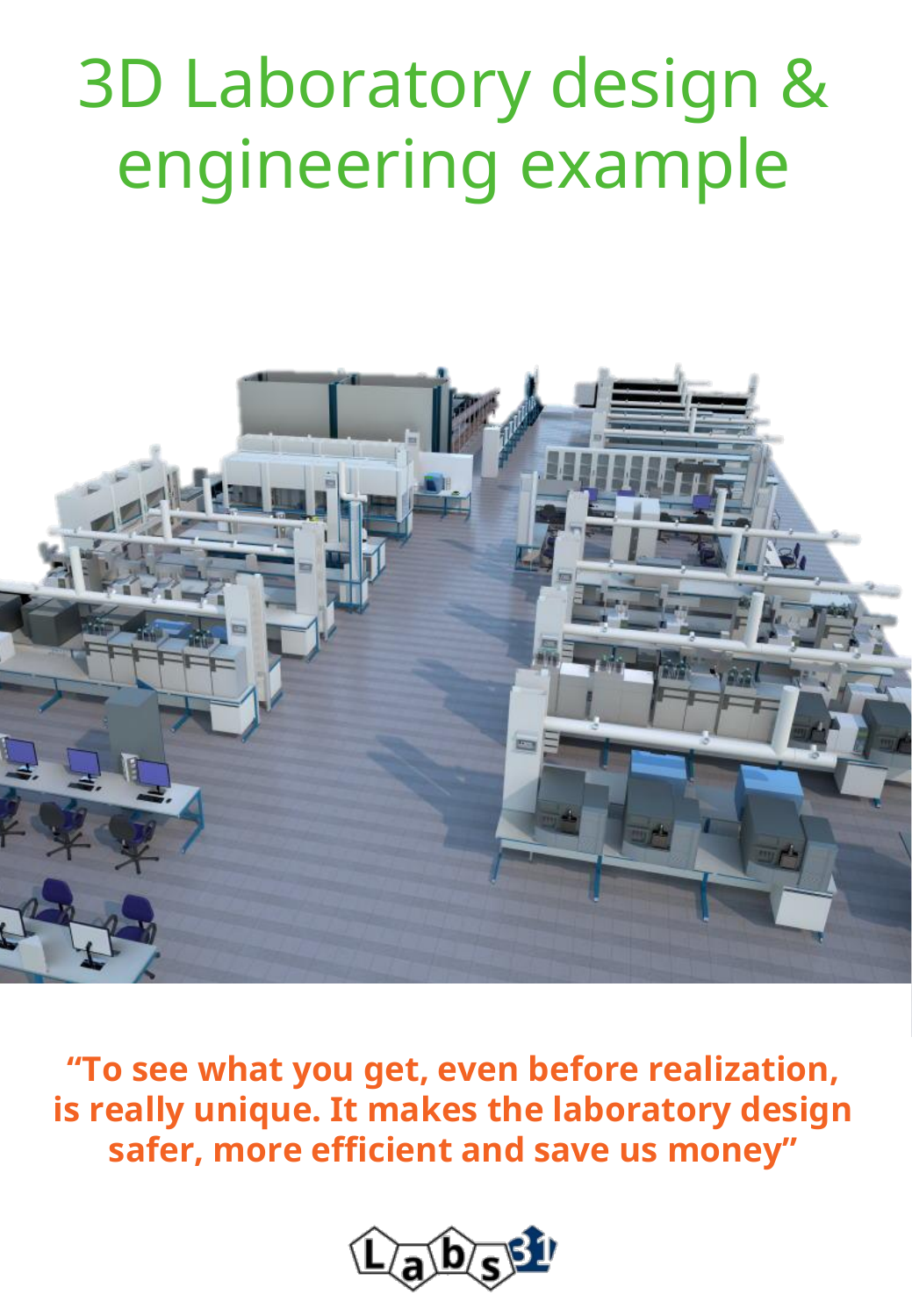# Our approach explained

#### **Do you need a laboratory and you do not know where to start?**

The Laboratory Design Canvas is a unique **inside-out engineering** approach **for improving existing** and developing **new laboratories.**

The **Laboratory Design Canvas** is divided in ten important steps:



Labs31 developed the Laboratory Design Canvas in 2017 as a result of **many years of designing and engineering** laboratories all over the world.

Even if you are an experienced **Lab Manager**, **Facility Manager**, **Engineer** or **Project Manager**. Building or renovating a laboratory is not something you do daily. It is a **complex process** and **we can help you all the way**.

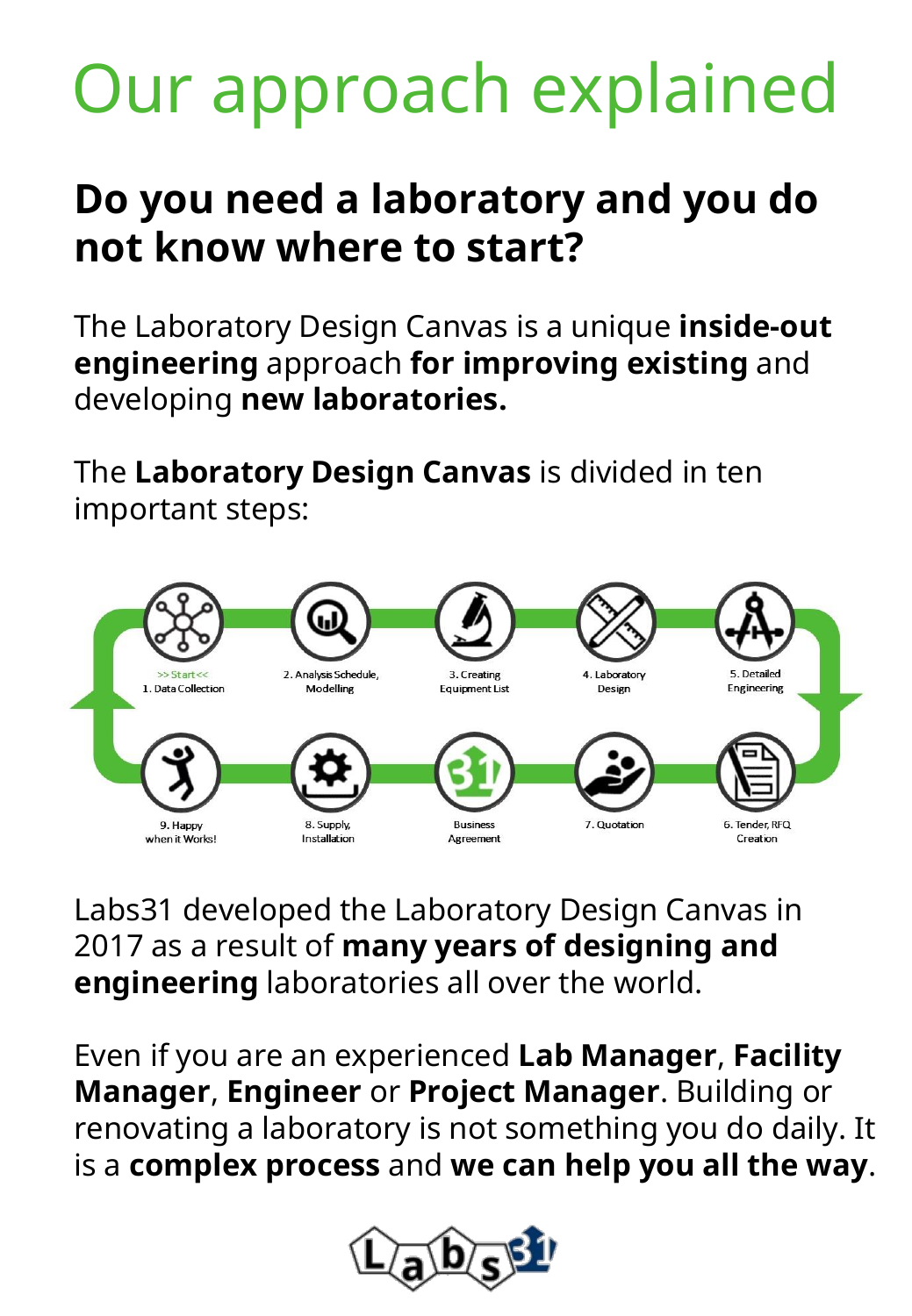# Examples on how to help

During the steps of the Laboratory Canvas, we can help you in **different ways**. Let us give you some examples.

**Consultancy** Advice you how to optimize or rebuild your current laboratory as your LabGuru Advisor.

Assist you with sending out professional laboratory tenders.

After we complete the design and engineering of the laboratory for you.

Helping you to select the right laboratory furniture and utility suppliers to get the job done.



**Project Management** We strongly believe that with our experience and project manager skills, we ensure that your requirements are being fulfilled in realizing the new or optimized laboratory.

We commit ourselves to the result.



**Turn-key projects** In this case, we are responsible for the complete scope of work.

Consequently, we will deliver a turn-key project and will work closely together with laboratory equipment, furniture and utility providers and of course the building constructor.

In the end, we will ensure you get what we agreed upon.